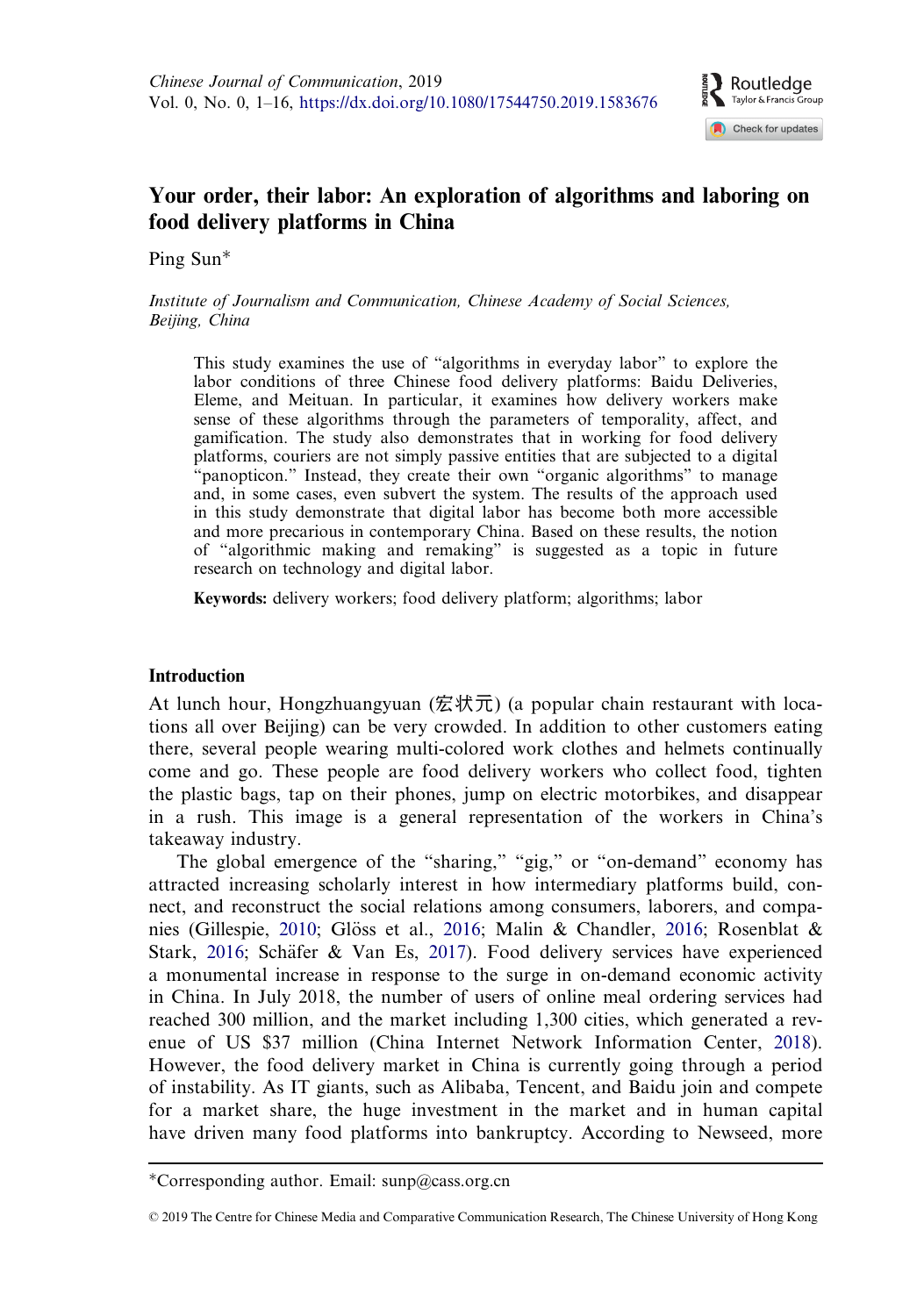

Figure 1. A Screenshot of Meituan Waiwai's User Interface.

than 20 food-ordering platforms in China have shut down their businesses (Newseed, 2016). In August 2017, Baidu Deliveries, which had been the third largest market operator, was sold to Ele.me after it failed to gain an adequate share of the market. Therefore, in effect, the market has become a duopoly. Eleme is backed by the E-commerce giants Alibaba and Meituan Dianping, whose main investor is Alibaba's rival, Tencent. The application designs and services provided by the three platforms are quite similar (see Figure 1). The platforms allow users to order restaurant food, supermarket products, vegetables and fruits, desserts, as well as cake and flower deliveries. To attract more customers, platform players often subsidize them by providing various promotions.

Since 2015, because of the decreased labor costs and the highly concentrated population in China, O2O (online to offline) food delivery platforms have proliferated. There are no official statistics about the total number of delivery workers, but based on a report by Phoenix Television, it exceeds three million people, including the delivery workers in the big Chinese cities, where migrant workers constitute the majority of the delivery "army". To ensure their market share, food delivery companies compete fiercely in hiring couriers by offering higher bonuses when they deliver more orders (Table 1). Delivery workers are distinct from other digital workers because of their embeddedness in the digitalized platforms. Mobile adoption and application usage are essential prerequisites for their employment because they are integral to the entire labor process, including work assignments, performance, and evaluations.

Previous research on technology and labor has documented that the emergence of the on-demand economy has been accompanied by the increasingly individualized control of entrepreneurism and algorithms (e.g., Rosenblat & Stark, 2016; van Doorn, 2017). In the present study, the analysis of the labor practices of delivery workers was based on the concept of "algorithmic management," which refers to "software algorithms that assume managerial functions and surrounding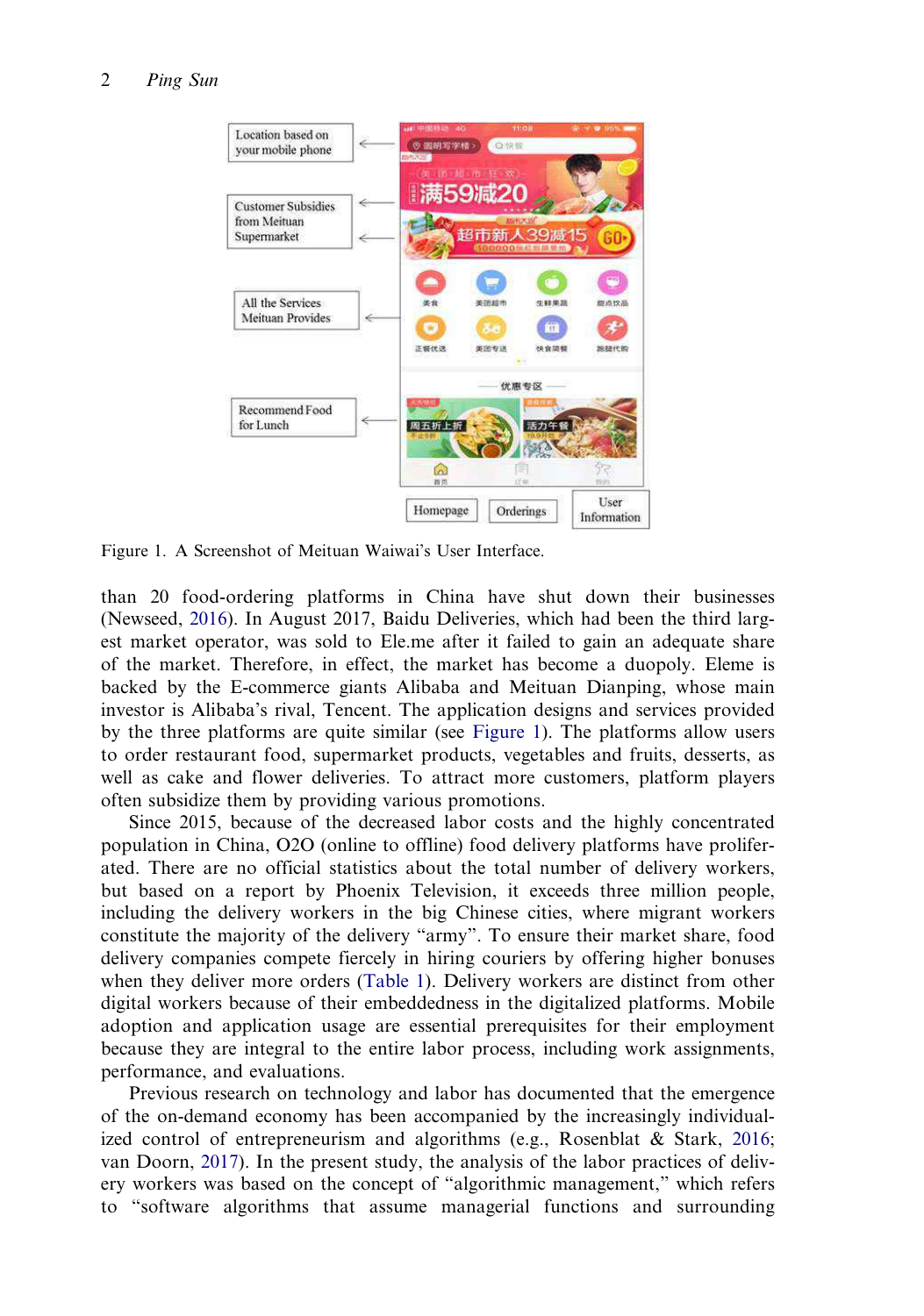| Subsidies for Each Order                                                                                                                                                                               | <b>Accumulated Points</b>                            |
|--------------------------------------------------------------------------------------------------------------------------------------------------------------------------------------------------------|------------------------------------------------------|
| 1.5 RMB (approx. $0.23$ UDS)<br>$1.2$ RMB (approx. 0.18 UDS)<br>$1.0$ RMB (approx. $0.15$ UDS)<br>$0.8$ RMB (approx. $0.12$ UDS)<br>$0.5$ RMB (approx. $0.076UDS$ )<br>$0.3$ RMB (approx. $0.045$ UDS) | 6,000<br>4.100<br>2,800<br>1,800<br>900<br>400<br>NA |
|                                                                                                                                                                                                        | $0.1$ RMB (approx. $0.015$ UDS)                      |

Table 1. Seven levels of the knight in Baidu deliveries.

institutional devices that support algorithms in practice" (Lee et al., 2015, p. 1603). By situating new ridesharing services, such as Uber and Lyft, Lee et al. demonstrated the importance of encouraging human-centered algorithms by analyzing the ways in which algorithmic designs that involve non-human entities do not consider drivers' feelings of inequity. Based on Lee et al.'s (2015) findings, this study was aimed to extend and conceptualize algorithms as both human and nonhuman as well as technical and social. Based on the results, the author argues for the reconceptualization of algorithms as "algorithms in everyday labor," calling for a broad and inclusive definition of social engagement and economic activities.

This study also provides a critique of platform algorithms by examining how delivery workers make sense of algorithms through parameters, such as temporality, affects, and gamification. Based on the results, the study demonstrates that couriers in food delivery platforms are not simply passive entities that are subject to a digital "panopticon" (Foucault, 2012). Instead, the findings show that these platform laborers have generated alternative ways of using and making sense of algorithms. By examining the making and remaking of algorithms between platforms and delivery workers, this study contributes to the ongoing discussion of the use of algorithms in the platform economy.

## Situating Algorithms and Labor in the Platform Economy

There has been some debate regarding how algorithms should be defined. Social scientists have approached algorithms by going beyond constraints of computer science to apply them to social and cultural systems (e.g., Beer, 2017; Gillespie, 2014; Lee et al., 2015; Seaver, 2017). Gillespie (2014) regarded algorithms as a particular "knowledge logic" that was "built on specific presumptions about what knowledge is and how one should identify its most relevant components" (p. 168). Seaver (2017) argued for "algorithms as culture," stating that algorithms should be "constituted not only by rational procedures, but by institutions, people, intersecting contexts, and the rough-and-ready sense-making that obtains in ordinary cultural life" (p. 10). Seaver (2017) established algorithms as "composed of collective human practices" (p. 5) and recommended that researchers explored algorithms ethnographically. Drawing on this previous research, this study is based on the argument that algorithms are a process that includes the assemblages of both human and non-human agents in social and technical contexts, where they meet, interact, and conflict with each other. In the following analysis, therefore, algorithms are examined using a social science approach in which the "algorithm" is assumed to be a multi-layer concept that includes heterogeneous and dynamic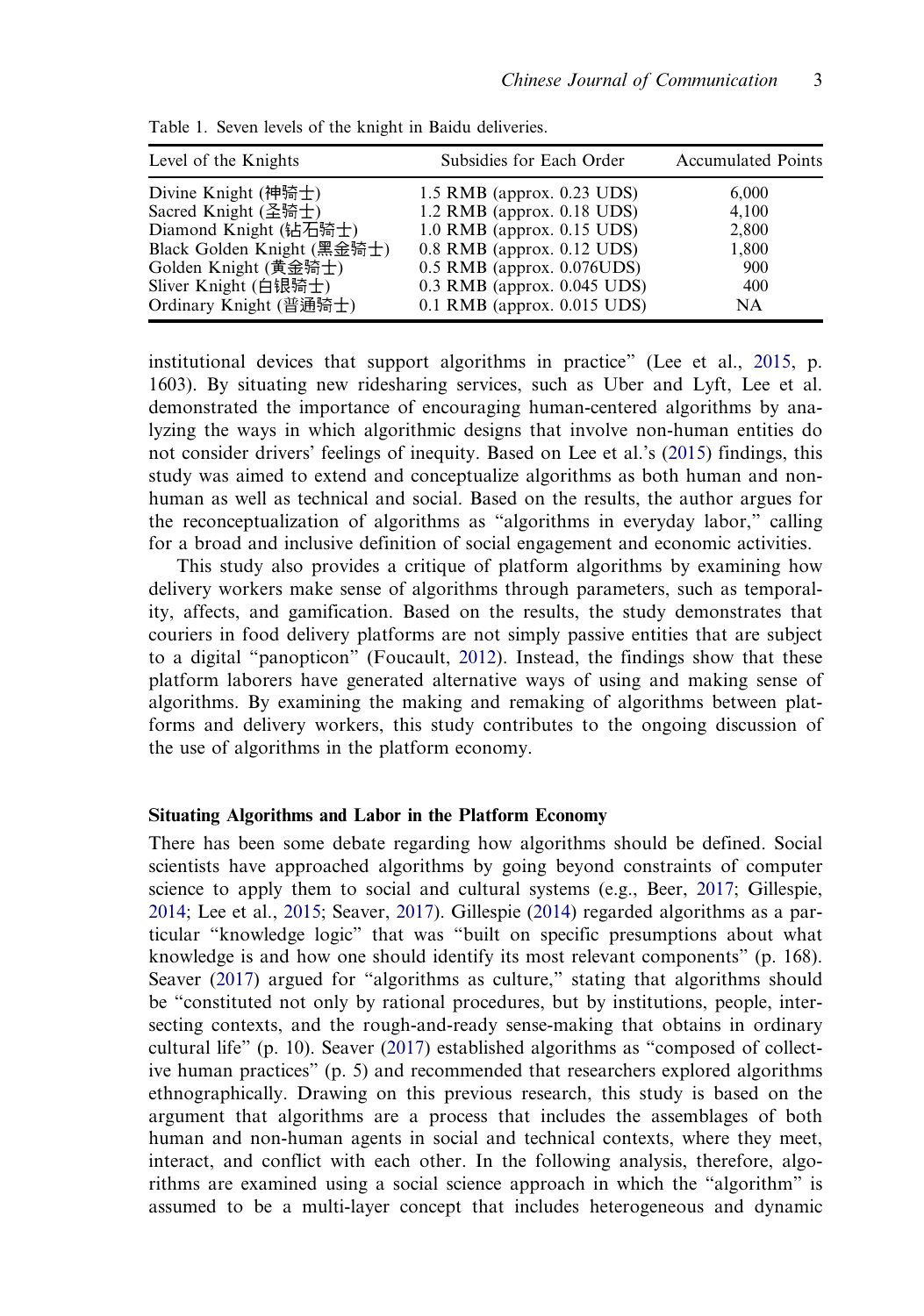sociotechnical practices (Beer, 2017). In using this approach, the algorithm is situated in the inter-connected social network of the on-demand economy, which is constituted by different parties and has multi-layered sociotechnical implications.

The study of algorithms has gained momentum, leading to multiple layers of inquiry. One approach that is currently used in studies of algorithms focuses on the social power of algorithms, such as how they shape decision-making and governance (Yeung, 2017). Other studies have found that they have agentic power and can be agonistic (Amoore, 2013; Kennedy, Poell, & van Dijk, 2015) and that they maintain structural power relations through classifying, ranking, and predicting (Mager, 2012; Rieder, 2017). Another approach has been to examine algorithms through the perspective of everyday life (Kitchin & Dodge, 2011). Distinct from studies relating to social power, these studies developed political-economic critiques to understand not only how algorithms shape organizational, institutional, commercial, and governmental decisions but also how algorithms are experienced, imagined, and even reshaped through "everyday lived experience" (Beer, 2017, p. 6). Willson (2017) demonstrated that algorithms are increasingly engaged in the delegation of roles in performing and enabling everyday practices. Willson (2017) also provided different "ways of seeing" (p. 146) algorithms, especially with regard to how human users may use technologies to enact their daily practices or apply specific assumptions. Bucher (2017) argued for the notion of "algorithmic imaginary" (p. 42) in articulating the interactive relations between users and the Facebook platforms. Bucher argued that Facebook users' perceptions of algorithms and their functions play a critical role in shaping and constructing the algorithms themselves.

Following the latter approach, this study was aimed to explore the relations between algorithms and labor. It begins with a bottom-up argument for the reconsideration of the making and remaking of algorithms in understanding work politics in the case of platform delivery workers in China. Because algorithms can be enacted and understood through multiple perspectives (Seaver, 2017), this study considers "algorithms in everyday labor" with specific regard to delivery workers' experiences of algorithm-mediated labor. This approach is used to open the black box of algorithms by documenting the everyday labor practices of delivery workers. In this bottom-up approach, individual laborers are viewed not as subordinates but as people whose feelings, emotions, and experiences of algorithms are significant, raising questions about understanding agency and power in the complex interactions of humans with technology (Lupton, 2014). The "algorithms in everyday labor" approach focuses on personal stories and experiences to see "how algorithm processes are experienced and reacted to at the level of everyday experience" (Beer, 2017, p. 6). As mentioned previously, algorithms should be used beyond corporate secrecy and technological constraints (Dourish, 2016), and they should be embedded in multiple social systems that are constituted by varied engagements and practices. In the present study, the concept of "the making and remaking of algorithms" is employed to reveal the dynamics and manifestation of labor politics that occurs in the current platform economy. The concept refers to the making and remaking of algorithms as they are continually refined by feedback from the platform laborers and the social landscape. This study is aimed to explain, on one hand, the reasons that digital labor has become both more accessible and more precarious in the contemporary platform economy and, on the other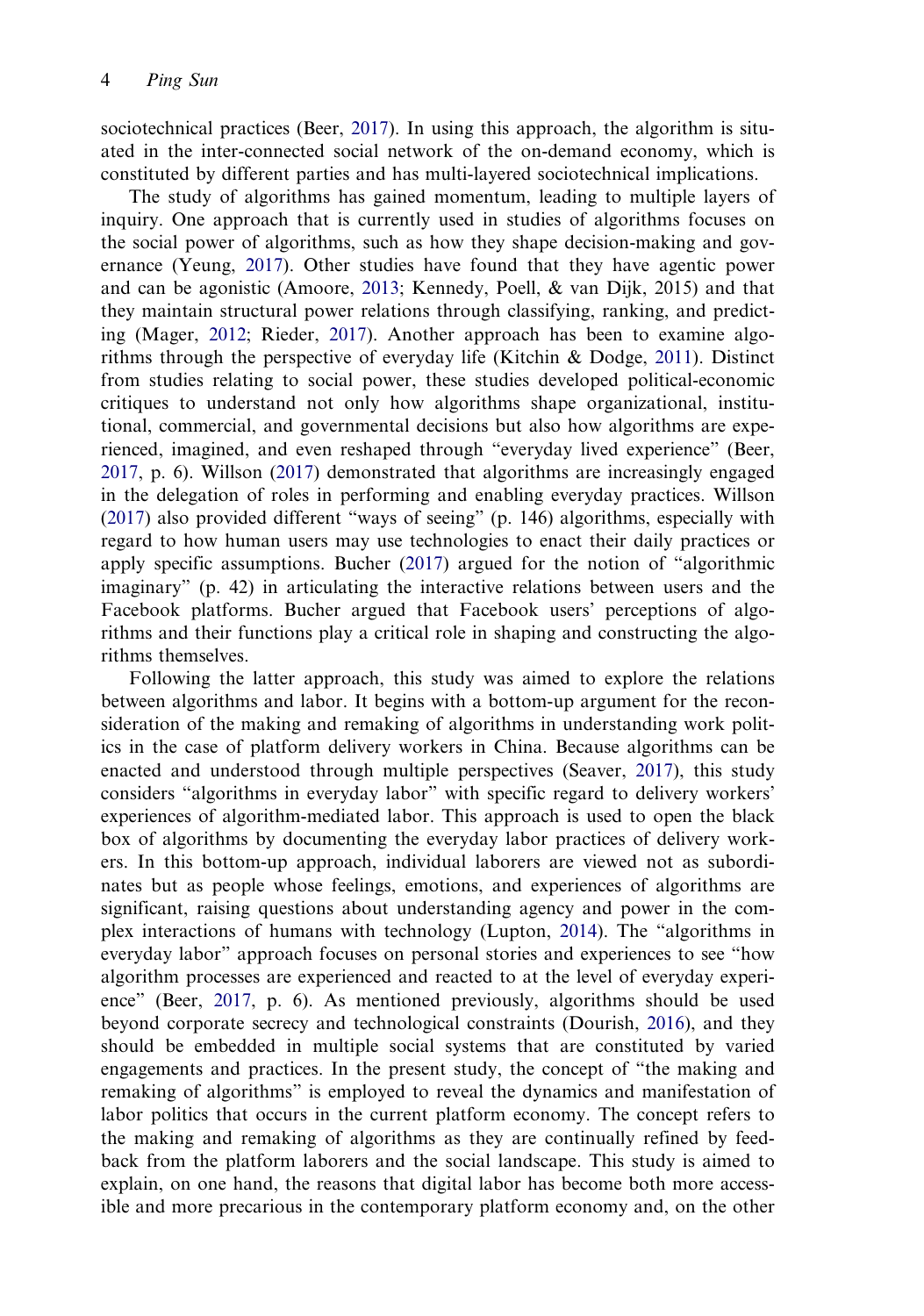hand, how it is possible to break the "algorithm halo" by applying it to the context digital labor politics.

In the following empirical analysis, "the making and remaking of algorithms" is operationalized in three steps. First, the perceptions of platform work as being flexible and entrepreneurial conflicts with the delivery workers' everyday experiences of labor are documented. Second, how individuals make sense of algorithms through real-time work experience and digital platforms is explained. Third, how individuals may go beyond platform algorithms and reconstruct alternative "labor algorithms" is explored.

## Research Questions and Methods

Since 2015, Baidu Deliveries has developed artificial intelligence logistics (AIL), aiming to build the first AI ordering dispatch system and online food-ordering platform. Meituan and Eleme closely followed Baidu by establishing their own automated online food dispatching systems in 2016 (Tencent News, People.com.cn). Since then, the three delivery platform giants, which generate millions of food orders every day, have relied on a remote, electronic, and highly automated algorithmic system. As technologies, such as automation, virtual reality, and artificial intelligence, in the on-demand economy have flourished, there has been a trend toward emphasizing the technical, programmable, and sometimes inaccessible characteristics of algorithms. This stream of scholarship may help in understanding the power of technical infrastructure. However, such studies have usually ignored the human labor that is involved in the platform economy. It is imperative to realize that the previous research on the ways in which technology is reshaping the future of work is characterized by a general "lack of engagement with gig workers whose lives and livelihoods are directly affected by changes underway" (van Doorn, 2017, p. 908). In China, the millions of digital workers involved in the platform economy remain invisible to the majority of the population. Therefore, there is a clear need for studies from perspectives based on the everyday life of laborers.

Previous technology and labor studies developed critiques of platform capitalism by showing how digital workers become "algorithmic laborers" (Rosenblat and Stark, 2016) when their work practices and performances are controlled by algorithms (e.g., van Doorn, 2017; Rosenblat and Stark, 2016). If the understanding of the structure of platform capitalism is reversed, and all its constituencies are considered, a core question is raised: what does the algorithm mean to platform workers? To address this question, the following questions are posed: What are the laboring conditions of delivery workers on food delivery platforms and how do they experience and make sense of the algorithms? What can be learned from delivery workers' sense-making of algorithms?

In this study, the work practices of food delivery workers were examined in a case study of three large online food-ordering platforms in China: Meituan, Eleme, and Baidu Deliveries. An ethnographic fieldwork approach was used to scrutinize the performance of the delivery workers and how they made sense of the algorithms used in their work. In this qualitative study, the online food delivery workers were observed in both physical and digital spaces based on their use of "algorithms in everyday labor." The data were collected in interviews,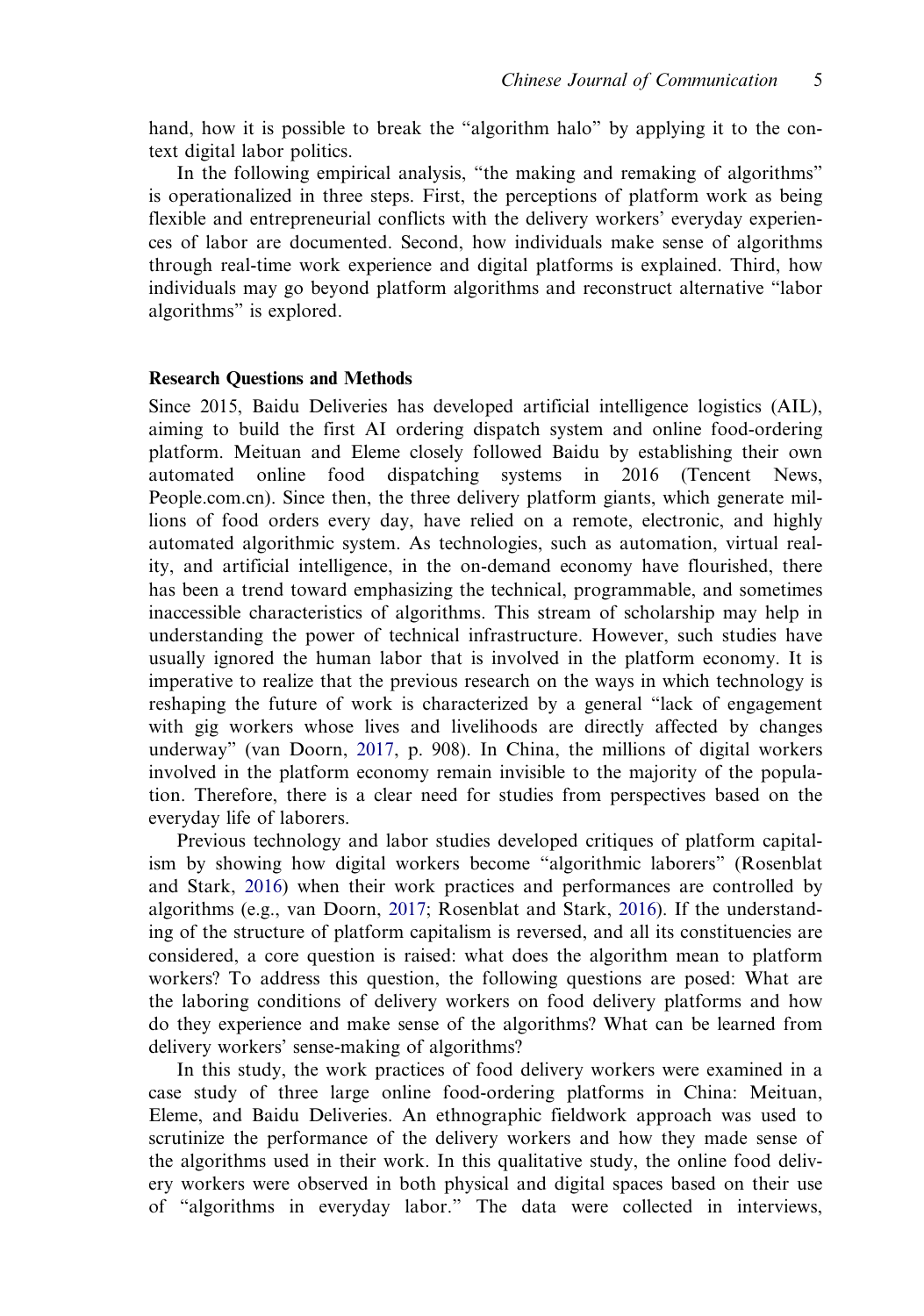participant observations, and online ethnography. Because algorithms can be applied and apprehended through a wide range of methods used by different constituencies, this study is based on the assumption that ethnography is an appropriate research method. It can be used to examine the interrelations between humans and nonhumans, "the local production of abstract representation" (Seaver, 2017, p.6), the sense-making of algorithmic operations, and the diverse engagements within the sociotechnical ecosystem (van Doorn, 2017) from an interactive and constructive perspective.

The ethnographic fieldwork was conducted from March 2017 to August 2018. It was conducted in Beijing, which has the largest number of delivery workers in China. Forty-five in-depth, semi-structured interviews were conducted with food delivery workers from the three platforms (43 males, 2 females; 36 full-time, 9 part-time; average age 23 years; average work hours 12.4 per day). Because of the hectic schedules of the food delivery workers, the author tried to follow their work routines and conduct the interviews where it was possible to do so. Most of the interviews were performed either in restaurants or on the street while the workers were waiting for orders. The duration of the interviews was from 60 to 90 minutes. In each interview, the researcher began by telling the delivery workers the purpose of the study and ensuring them that the interview data would be confidential. Informed consent was obtained from participants before the interviews. All interviews were conducted in Chinese and then translated into English by the author.

During the fieldwork, the author visited the delivery workers in their gathering places such as *zhandian* (small stations), restaurants, and street corners every week. At first, it was not easy for a female researcher to be accepted in this highly male-dominated industry. Some delivery workers regarded the author as an inspector from the company, so they tried to maintain their distance. However, as the fieldwork continued, the author joined their chatting and played mobile games with the workers. Gradually, the author became friends with some of them, who later agreed to let her accompany them on everyday work schedules, observe how they took orders, collected the food, and made deliveries. The author also visited some of the delivery workers' living places and documented their life stories. In addition, the author conducted interviews with the Chief Strategy Officer (CSO), the R&D department leader, and the Human Resource Vice President (HRVP) of Baidu Deliveries. All the interviews were transcribed by the author and her team. The coding software NVivo was used to identify the following three patterns of delivery labor.

## Becoming a "Knight": Three Modes of Algorithmic Laboring

## **Temporality**

Temporality has become an important source of value in the on-demand economy, especially on food delivery platforms where catering to customers' immediate needs is the priority. Platform algorithms have played an important role in mediating delivery workers' work times. On one hand, the platform constantly calculates and revises their delivery time; on the other hand, the automatic dispatching system generates the "platform adhesion" by the delivery workers. This term refers to a situation in which platform couriers are prevented from participation in time control while relying on the platforms during the work process. Xiao Ji was the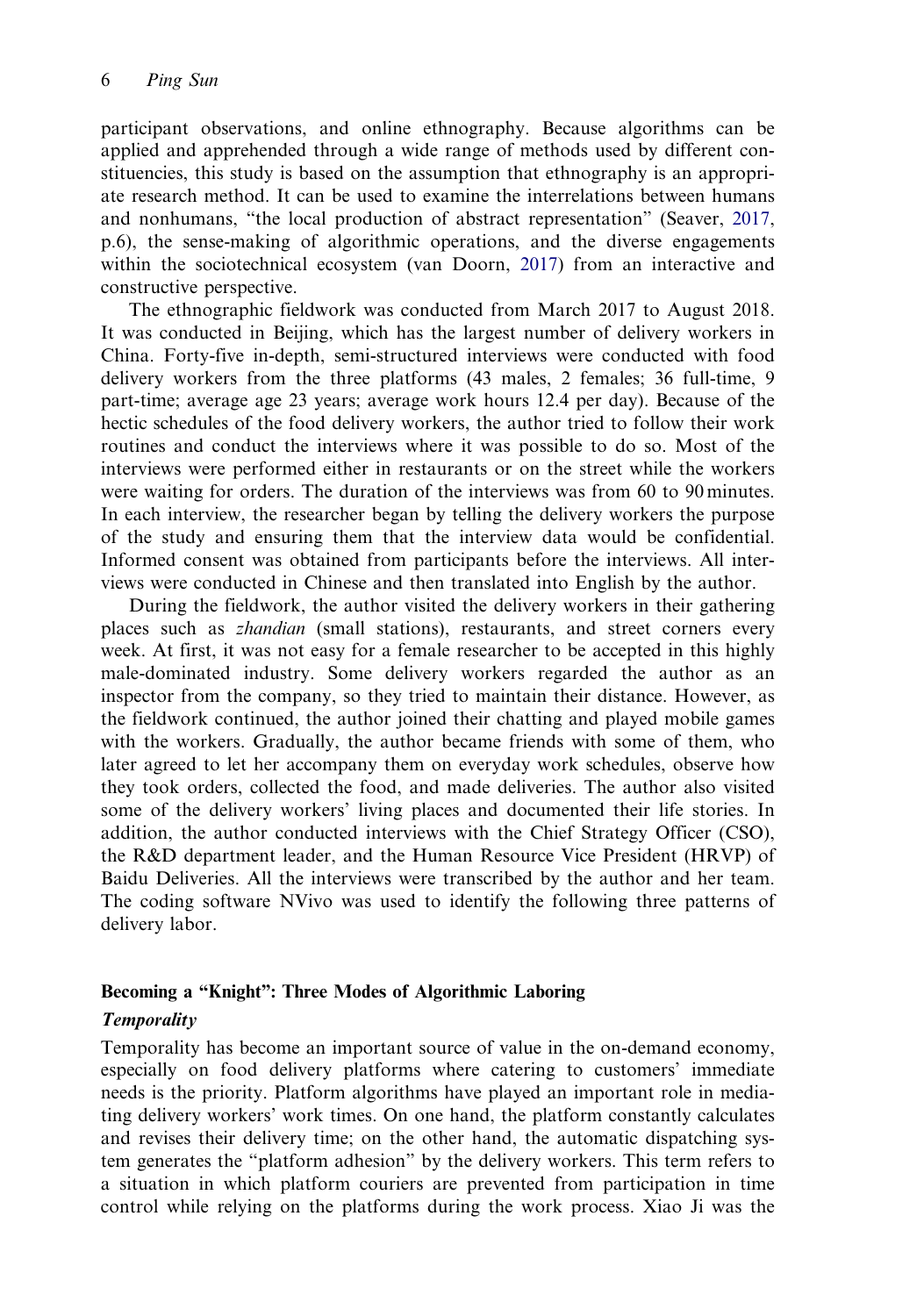first delivery worker that I interviewed in my fieldwork. During the interview, he expressed the following:

"When I first worked for Baidu, the delivery time for each of the orders was 45 minutes, but nowadays it has been reduced to 29 minutes! It's crazy. When you see your mobile, it shows you have just a few minutes left, you have to run."

Because speed and efficiency were emphasized on the platforms, the delivery workers were usually under great pressure to deliver orders to customers quickly. Moreover, during rush hours, the workers had to compete against the limited delivery time set by the platforms. The application installed on the delivery workers' mobile phones periodically collected and accumulated data on the delivery time for the purpose of predicting, managing, and rearranging the delivery times increasingly precisely. However, the algorithmic design of timing the delivery workers' labor did not include their emotional work. During the interviews, competing with time was one of the most prevalent issues mentioned by the couriers. Because they are regarded as highly replaceable, delivery workers also have difficulty bargaining the value of their labor for the platforms. As the AI system becomes smarter, the platform tries to shorten the delivery time in order to optimize the labor resources and leverage the extra value generated by the delivery workers. Li Feng was angry about the way Meituan calculated the delivery distance and time:

"When estimating the delivery time, it (the algorithm) predicts the time length based on the linear distance. This is not true! It is not the case when we deliver the food. It has many windings. And we also need to wait for the traffic light. … Yesterday I delivered one order that was claimed as 5 kilometers by the system; however, I rode almost 7 kilometers. The system regards us as helicopters, but we are not."

The cut-off time has led to a dramatic spike in the number of traffic accidents experienced by the delivery workers. Many delivery workers chose not to follow the traffic rules when they were running out of delivery time. However, taking shortcuts or veering onto the wrong side of the road frequently resulted in tragedy. In the first half of 2017, 76 casualties of traffic accidents in China were delivery workers, half of whom worked for Eleme and Meituan (The Paper, 2017). According to the *Sina News* (http://news.sina.com.cn/), there are casualties of delivery workers every 2.5 days in Shanghai (Sina News, 2017). In Nanking, there are 18 traffic accidents involving delivery staff every day.

The process of platformization has enabled algorithmic systems to dispatch orders and manage deliveries, so delivery workers have lost control over their work time. Although corporations, such as Meituan, Eleme, and Baidu, promise flexible schedules and good payment when they recruit deliver workers, based on actual experiences of Li Feng, such inducements "cannot be taken seriously." Their everyday labor is entirely dependent on the AI ordering and dispatch system, which is usually perceived as elusive and black-boxed (Greenfield, 2017). As full-time workers, they are required to comply with the compulsory eight-hour day; however, most of them choose to work longer hours to get more orders. Li Feng disclosed, "If the system does not assign you enough orders in rush hours, you have to wait for more (orders), otherwise, you cannot make ends meet."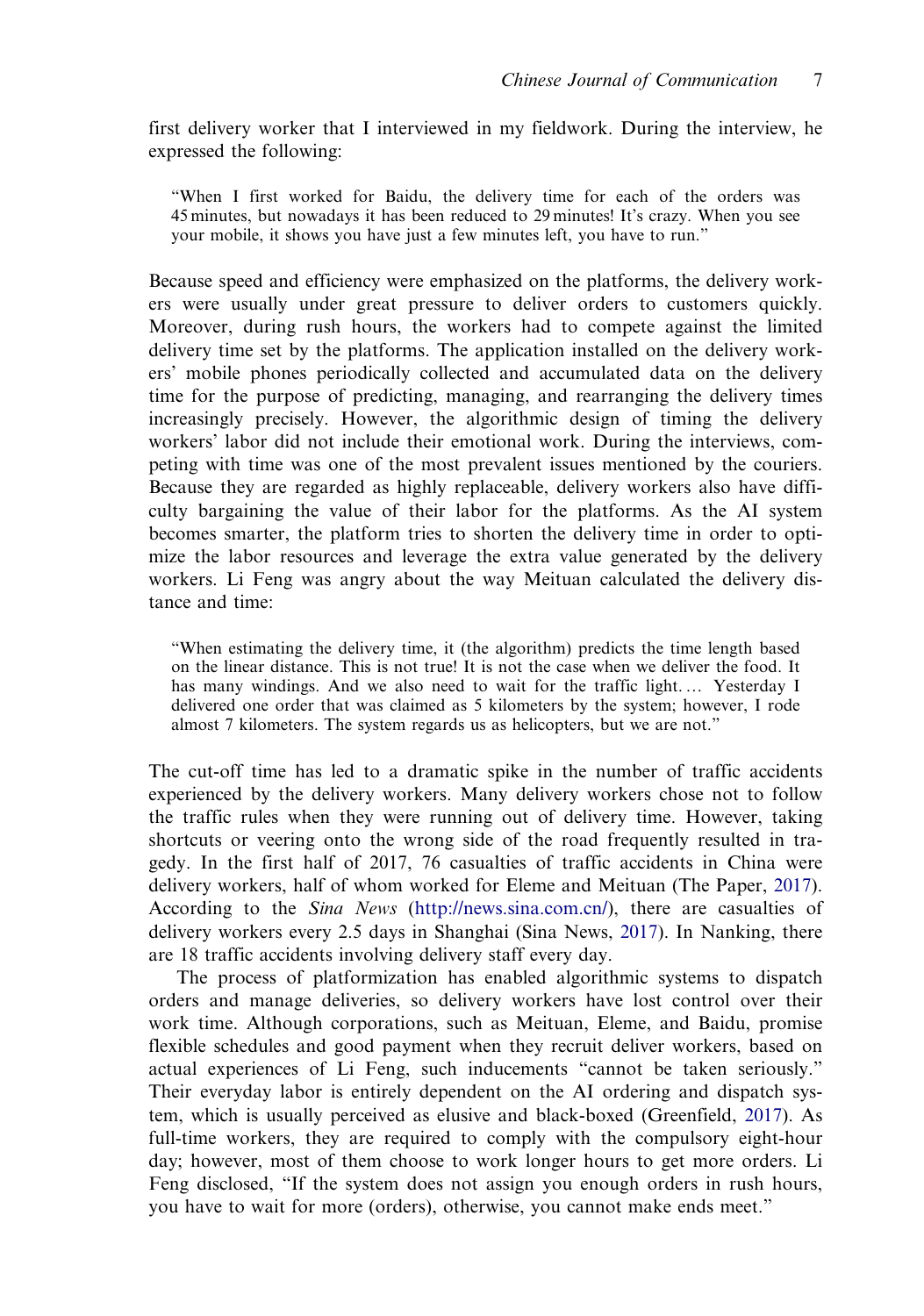

Figure 2. Order status in the application used by Baidu Deliveries.

Because their income is based on the number of orders, the delivery workers rely heavily on the platforms. Consequently, "platform adhesion" has made them venture laborers who have lost control of their work time (Neff, 2012). Compared with manufacturing, where production and reproduction are strictly scheduled, platform laborers experience a blurred demarcation between work and leisure time. Workers spend most of their work time playing mobile games, smoking, or chatting on the street corner as they wait for orders. Moreover, they are on standby and must be prepared to work at any time. Some even receive alerts when they are in the bathroom. Sharma (2014) termed this time hierarchy "power chronography," where laborers' work schedules are beyond their control and tied to the temporary needs of customers. The lack of a demarcation between work and leisure is consistent with Gregg's (2013) concept of "work intimacy," in which people's work time is omnipresent because of the Internet and the penetration of digital media. For delivery workers, "platform adhesion" is an even worse work condition because the platform algorithms not only occupy the reproduction time of the delivery workers but also prevent them from controlling their work times.

#### Affect and emotional labor

Because the food delivery platforms are strongly oriented to their customers, the delivery workers have to perform various kinds of emotional labor (Hochschild, 2003) under the algorithmic governance of the platforms:

"We are told a lot of musts and must nots. For example, when delivering the food, we are not allowed to enter the customer's room, to receive any tips, or to ask for a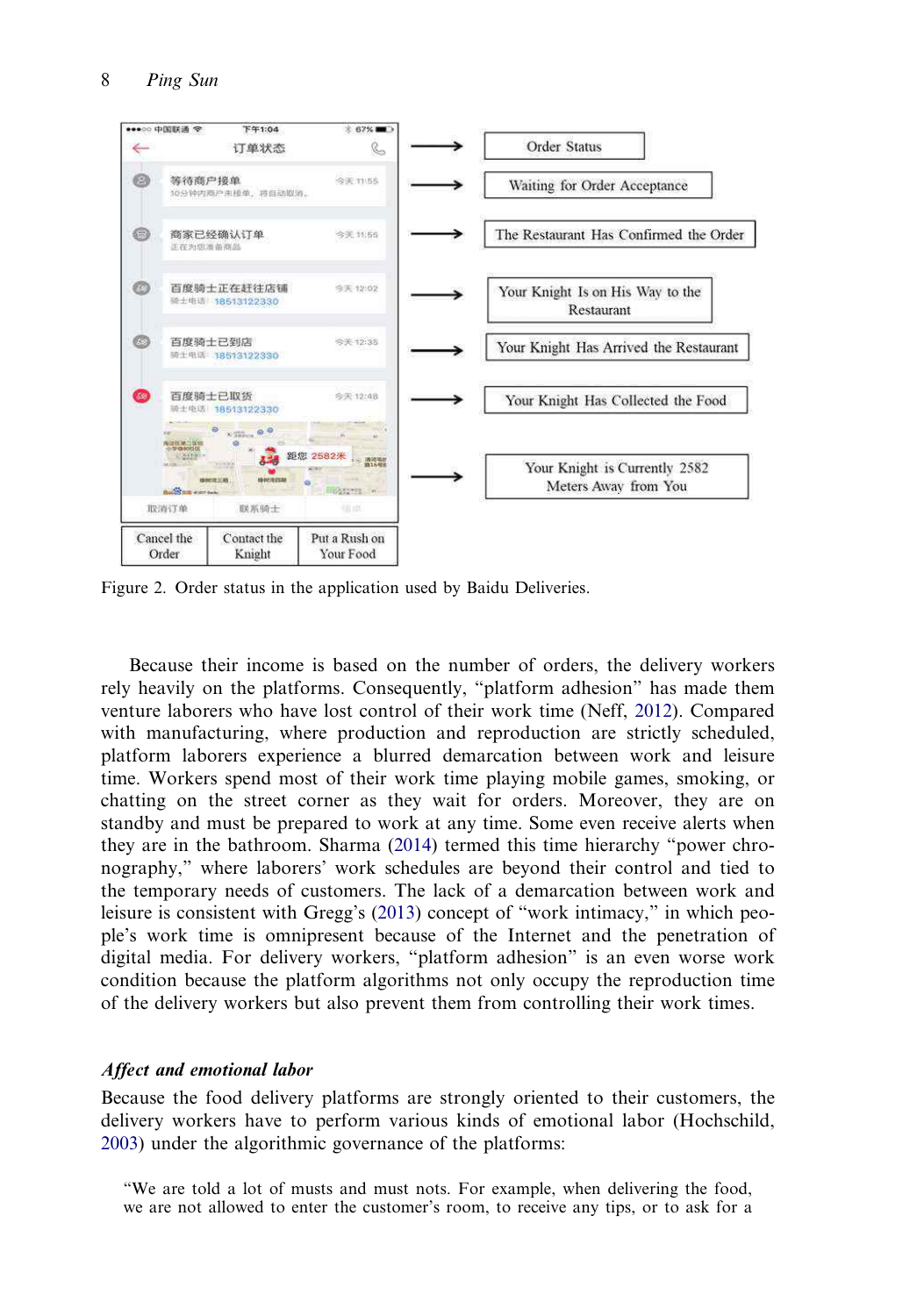good comment. We have to smile, knock at the door, and hand over the change with both hands."

According to Hochschild (1979), emotional labor refers to the act of expressing socially desired emotions during service transactions. In this study, emotional labor refers to the emotional regulation and performance of delivery workers when they are dealing with customers. Hence, the delivery is a kind of social performance centered on customers. Consequently, this performance contributes to the generation of a customer-oriented culture (van Doorn, 2014) as service providers optimize themselves to make customers satisfied and confront the situation of being marginalized. Some interviewees also mentioned that they had to consistently make phone calls, set times, and wait outdoors when a customer was not home. They sometimes had to apologize even if they were not responsible for an unexpected delay. According to the delivery workers, the implicit assumption is "to make the customer satisfied and get a five-star comment." The comments and ratings by the customer are directly related to the delivery workers' salaries and promotion. For example, the final incomes of Baidu delivery workers on the platforms are based on customer ratings. The ratings, which are generated by the customers' food-ordering application are on a scale from 1 to 5 where 1 means the least preferred experience and 5 means the most preferred experience.

The supreme rights of customers (Hanser, 2007), according to many interviewees, are "not a fair trade." Figure 2 shows the screenshot of a customer order on the Baidu platform. The application displays every step of the food delivery process to the customer after the order is received. It also shows the mobile phone numbers of the delivery workers to facilitate the customers' communication with them. Customers are also entitled to "cancel the order" or "rush the food" (*cui*dan, 催单) at any time during the ordering process. Some delivery workers complained that they were not on an equal level regarding communication. For example, Zhu said: "They (customers) can see everything, all the processes, but we do not know who they are. And when there is a problem, we cannot just cancel the delivery like they do." Zhu also shared his experience of an order being cancelled:

"Yesterday, I got two orders to deliver from the same restaurant. One is about 1.5 kilometers, 45 minutes left; the other is about 3 kilometers, 20 minutes left. To make sure deliver both orders in time, I went to the order that had a longer distance first. But the customer with the shorter distance watched my GPS pass-by without delivering his meal. He seemed angry, so he cancelled the order and complained about it to the platform. … They just do not understand you have so many orders to deliver at the same time that you have to find a better way."

On online food order platforms, the evaluations performed by algorithms are legitimized based on the encoded assumptions of who "matters and who does not" (Rosenblat and Stark, 2016). This finding is in line with Hanser's (2007) definition of "distinction work." In Hanser's study, the interactive service work performed in Chinese department stores showed unequal power relations between the workers and the shoppers. In the algorithmic design of the food-delivery applications, there is a logic of "customer supremacy," which explains the marginalization of delivery workers. In the platform delivery system, this logic is legitimized by providing customers with the power to access the delivery map, rush the order, rate the delivery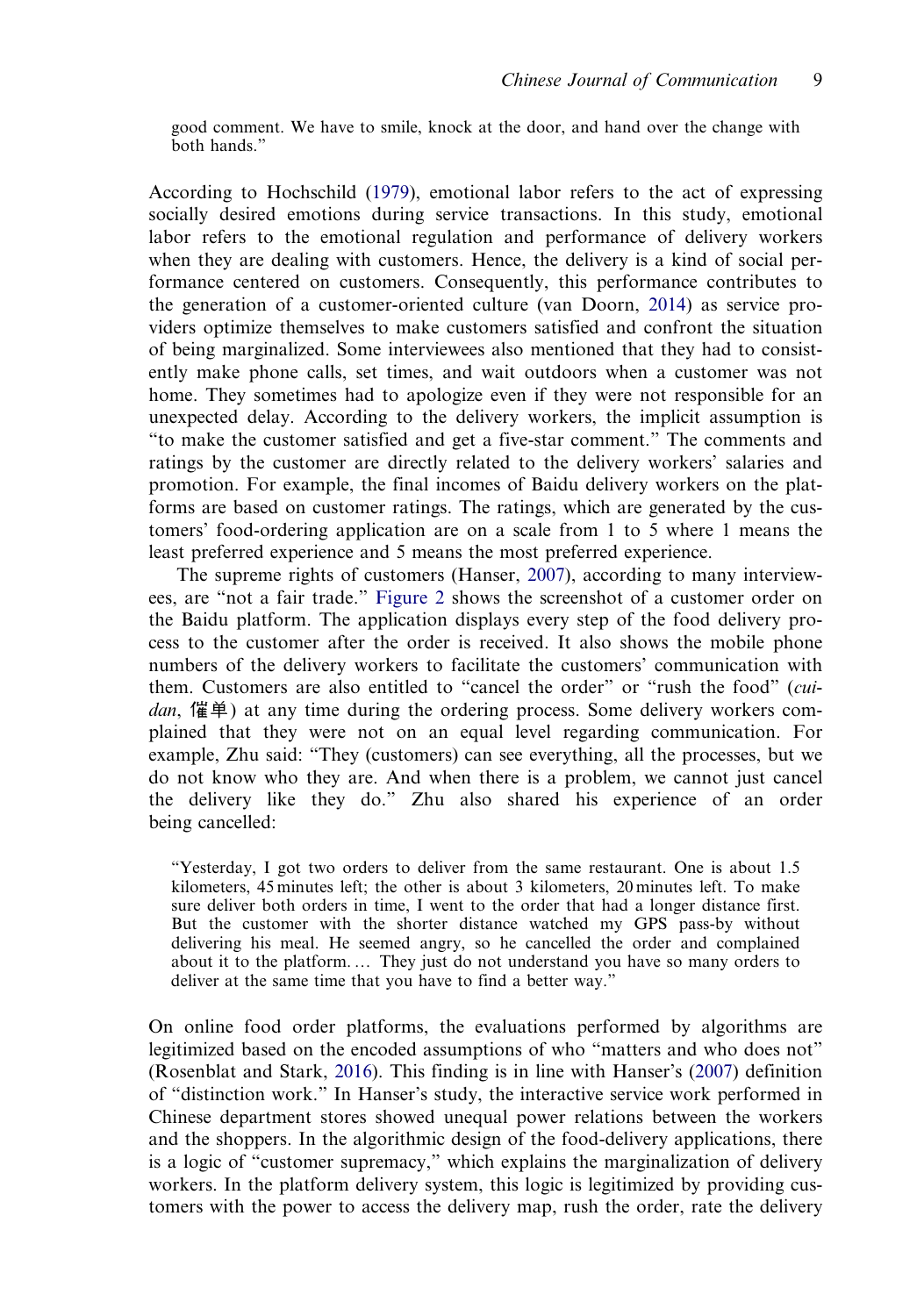| Special Kinds of Subsidies       | Requirements                                                                                                                     | Amount of Subsidy for<br>One Order                                                 |
|----------------------------------|----------------------------------------------------------------------------------------------------------------------------------|------------------------------------------------------------------------------------|
| Delivery Distance<br>Night Shift | More than 3 kilometers<br>$21:00-24:00$<br>$24:00-3:00$                                                                          | 2 RMB (approx. 0.30 USD)<br>$2$ RMB (approx. 0.30 USD)<br>3 RMB (approx. 0.46 USD) |
| Big Order                        | The cost of the order is above<br>80 RMB (approx. 12.16 USD)<br>The cost of the order is above<br>200 RMB (approx.<br>30.40 USD) | $2$ RMB (approx. 0.30 USD)<br>5 RMB (approx. $0.76$ USD)                           |
|                                  | The cost of the order is above<br>500 RMB (approx.<br>76.01 USD)                                                                 | 10 RMB (approx. $1.50$ USD)                                                        |
|                                  | The cost of the order is above<br>1,000 RMB (approx.<br>152.04 USD)                                                              | 15 RMB (approx. 2.28 USD)                                                          |

Table 2. Subsidies for special needs in Meituan Waimai.

workers, and make complaints. For delivery workers, this "customer supremacy" is another kind of algorithmic control where they must confront the "information asymmetries" (Rosenblat and Stark, 2016) and "access asymmetries" during their labor process. Distinct from the drivers in Uber or Didi, who can make ratings for their customers, delivery workers cannot access customers' phone numbers before they start the delivery nor can they rate their customers. According to Bowker and Star (2000), "the software that immanently conducts operations of collection, organization and prediction might be seen as the 'frozen organizational and policy discourse' that circulates as a means of legitimizing inequality" (p. 135). As platforms have programmed and engineered workers to be servile laborers, these delivery workers have to generate affective values, such as explaining, coordinating, and communicating during their work practices.

### Gamification

A key characteristic of takeaway platforms is that software algorithms have taken the place of human managers in human resource management and performance reviews (Lee et al., 2015). This replacement was achieved by constructing and legitimizing complicated evaluation and rating systems, which constantly monitor the working practices of delivery workers. Many delivery workers perceived themselves to be involved in an algorithmic "game" of categorization and calculation designed by the platform.

The overall game strategy of the food delivery platforms in this study is based on a "scalable management technique" (van Doorn, 2017, p. 903), or "categorization." In this technique, the delivery workers are categorized into different levels based on, but not limited to, the number of their finished orders, traveling distance, duration of work time, and work performance reviews, such as ratings and comments by customers. The total income of the delivery workers is a combination of the minimum wage (*jiben gongzi*, 基本工资) and bonuses. Baidu Deliveries provides a useful example. The basic wage for delivery workers per month is 3,000 RMB (approximately 457 USD). The bonuses are based on the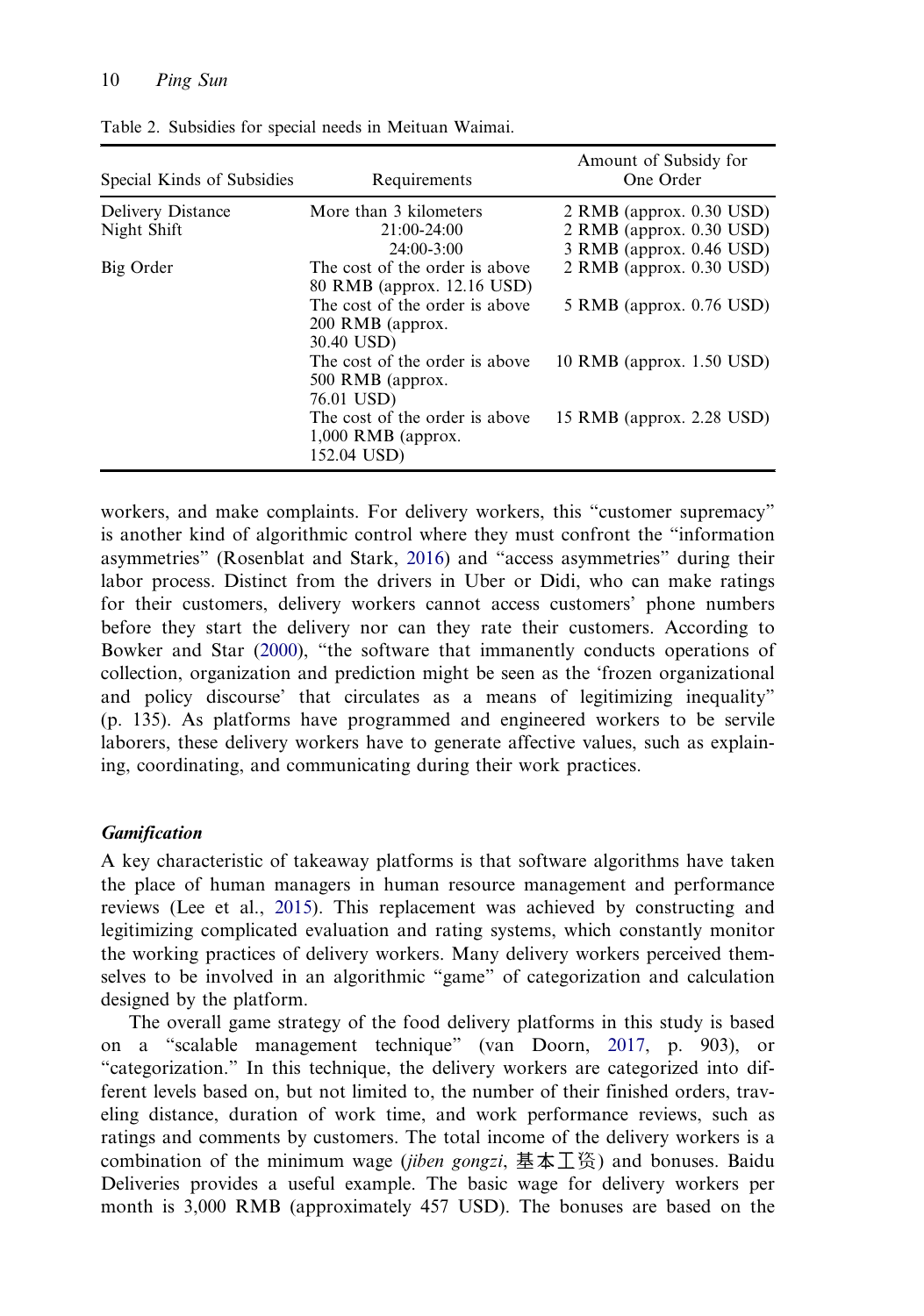delivery worker's level of "knight" as well as the number of orders he or she delivered in that month. Each level denotes a different amount of bonus. The Ordinary Knight's bonus can be as low as 0.015 USD per delivery, and the Divine Knight's bonus is 0.23 US dollars for each delivery (see Table 1). The accumulated points are the key element in upgrading to higher levels. Points are based on customers' ratings, which will be elaborated in the following section.

To boost their delivery business, the platforms encourage their delivery workers to deliver as many orders as possible within a limited time. According to Xiao Xu, "they want us to work around the clock. In order to save the time waiting for the lift, I kept climbing the stairs and my knees almost killed me." When I told Xiao Xu that I wanted to become a delivery worker, he was surprised and said, "it's not suitable for you, too much physical work." In addition to ordinary delivery bonuses, platforms also provide different forms of bonuses to boost their orders, which include long distance deliveries, night shifts, bad weather, immediately deliveries, and big order deliveries (see Table 2). This hierarchical and "gamified" evaluation system encourages competition among individual workers, groups, and sites by acting as the basis for self-motivation and entrepreneurship. The evaluation system thus gains legitimacy not only through gamifying workers' behavioral engagement (Rosenblat and Stark, 2016) but also by integrating workers in the reproduction of the evaluation system (Gillespie, 2014).

The overall ranking system used by Baidu Deliveries is based on a point redemption scheme. In this scheme, at the end of each month, the number of points required to maintain the same level of Knight is subtracted from the total number of accumulated points. If the accumulated points are not enough to maintain the corresponding Knight level, the delivery worker is demoted to a lower level in the following month. The delivery companies' increasing capacity to collect and tabulate social dynamics as information and evaluation standards exacerbates the poor working conditions of the delivery worker by reducing them to a "mobile subject" (Platt et al., 2016, p. 2209). The higher their level, the greater the pressure is to maintain that level. "I became a Black Golden Knight last month. I didn't expect that. If I want to keep, see, as the Black Golden, I need another 832 points. This is a lot of work to do," said Xiao Xu while showing me his mobile phone. On his Xiaodu Qishi application, I saw a reminder saying, "to maintain the same level, you need another 832 points." The categorization of the labor is indicative of the governance and control that the platforms have over delivery workers. By promising workers the potential for salary increases, the categorized calculation system contributes to what Gillespie (2014) described as the creation of the "calculated worker," who is essentially an algorithmically managed laborer (Rosenblat and Stark, 2016). The worker's daily work details, upgrading, downgrading, rewards, and penalties are based on categorization and calculation in software algorithms.

The three dimensions of platform labor—temporality, emotional labor, and gamification—are indicative of the "algorithms in everyday labor" approach. This approach reveals not only the ascendance of the algorithms used by the delivery platforms but also the tension between them and their delivery workers. Food delivery platforms rely heavily on an intensive labor pool to generate massive data to substantiate its algorithms and keep them functioning properly. Hence, there is a conflict between the delivery workers and the platforms regarding making sense of the algorithms. In other words, delivery workers' making sense of the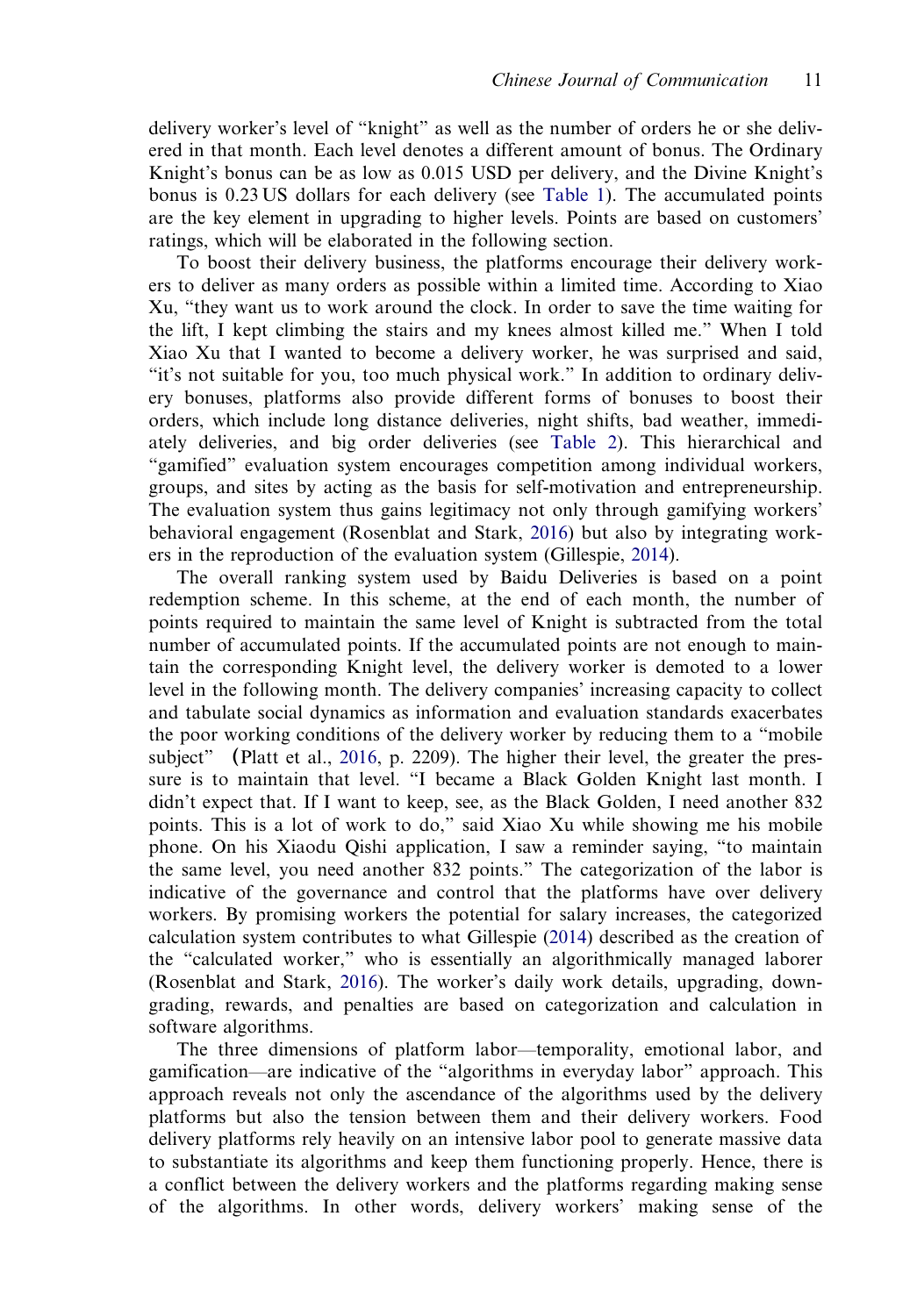algorithms is in conflict with the management and data-extraction logic of the platform economy (Srnicek, 2017). Instead of following the platform algorithmic system all the time, the workers create their own "organic algorithms" to manage, and in some cases, even subvert the system. Their daily work practices may pose alternative strategies to make sense of the platform company's algorithms.

# Remaking Algorithms in Daily Labor

As the platform-dependent workers' labor became fully digitalized and surveilled, their literacy and understanding of the algorithms moved from unfamiliarity to variegated vernacular and discourse. In their sense-making of algorithms, the workers employed a bottom-up approach in which delivery labor and work performances become important "input" while earning income and sustainability become "output." By "inputting" diverse work practices during the delivery process, the delivery workers made sense of the underlying mechanisms and sociotechnical relations. Finally, they remade a set of "labor algorithms" that could facilitate their work performance.

For example, the delivery workers tactically gamified the platform algorithms by aligning with other players in the platform economy. In the spring of 2014 during the bonus war among the rival food-delivery platforms Baidu Deliveries, Eleme, and Meituan and in the summer of 2017 between Eleme and Meituan, delivery workers took orders online by themselves. After receiving the assigned orders, they pretended to complete them without actually delivering any food to the destinations. The delivery workers, restaurants, or food manufacturers would then share the profits. Because the platforms provided bonuses after a certain number of orders is reached, the delivery workers in one *zhandian* helped each other to create orders so that they could receive bonuses.

During rush hours, to ensure that food was delivered to the customer on time and without complaints, the delivery workers may transfer their orders to each other either formally or informally. Formally, they may use the "order transfer" (*zhuandan*) function in the delivery app to inform other workers about the order. However, they usually informally asked colleagues or even friends to complete the delivery for them through their WeChat group, which is a virtual social media community of colleagues and fellow villagers. When they met each other in restaurants, they talked about their orders and transferred them to save time and the battery on their e-bikes:

"The order I took only got 2 minutes left. It's on the 26<sup>th</sup> floor, and the lift is busy. I happen to see one colleague is about to come, so I contacted him and left the food to him because I had another three which were about to be late."

Though the AI system was designed to make intelligent decisions based on precise time calculations, it is not immune from mistakes, such as making inaccurate time predictions or showing false delivery routes. To avoid being misled by the background system, the delivery workers learned to trust their own knowledge more than the algorithm. They strategically controlled when and where to work and when to turn on the work mode of the app to get the types of orders they preferred. Veteran workers had rich experience and knowledge regarding real-time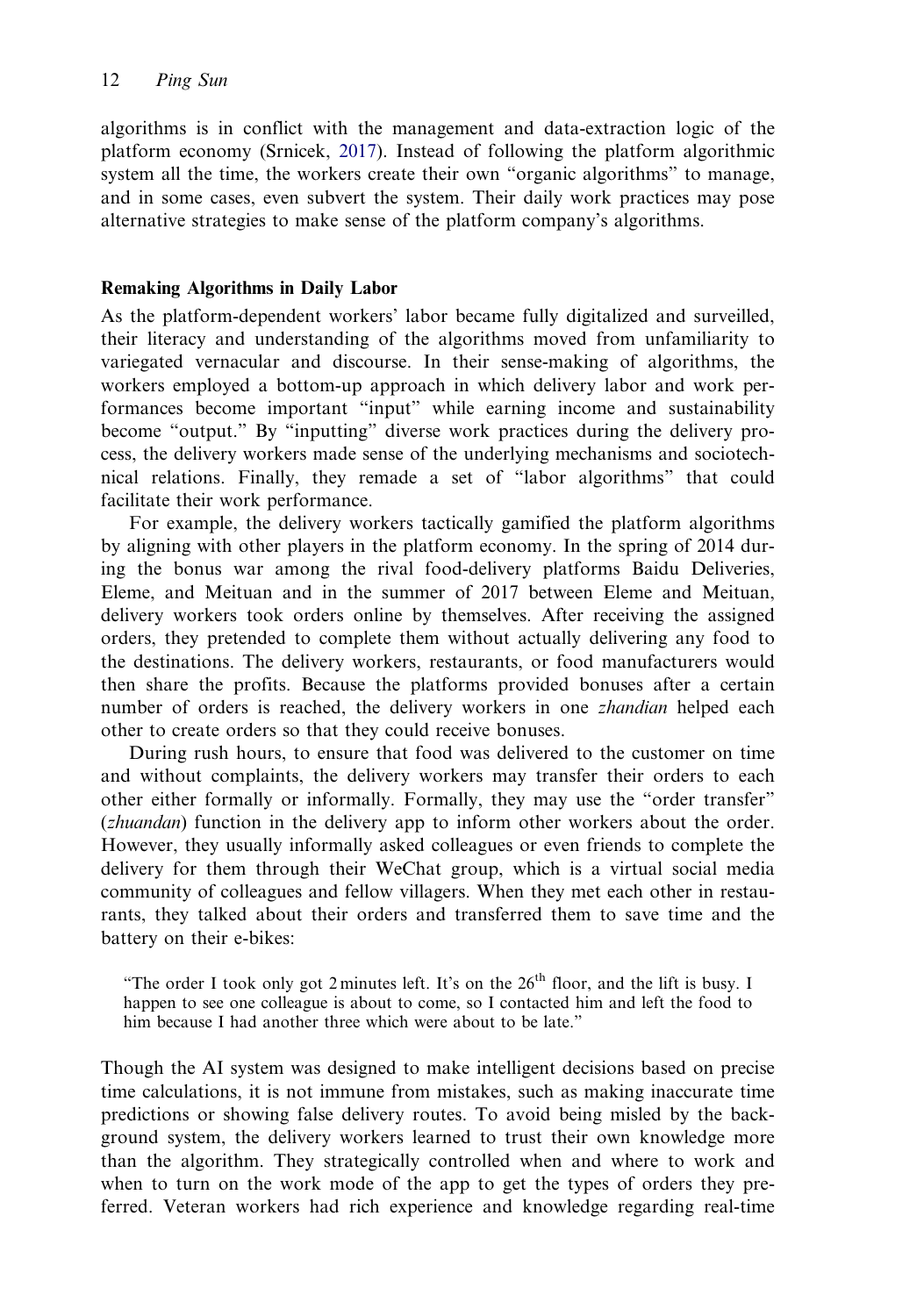traffic conditions and delivery routes. These veterans usually chose the route they trusted instead of the route recommended by the algorithm.

Social networks, especially WeChat, have become a virtual community of delivery workers in mitigating their vulnerability and enriching their algorithm literacy under precarious work conditions. One delivery worker usually joins two or three WeChat groups on food delivery. The first is the *zhandian*-based courier group, the second is the Xiaozu (subunit of *zhandian*)-based courier group, and the third may comprise their friends and fellow villagers. Because food delivery platforms constantly change their bonus policies, incentive information, and other digital management regulations, WeChat groups have become important sites for information sharing and circulation among the dispersed delivery workers. It is also a critical space for building "communities of practices" (Wenger, 2000) because it allows digital workers to share their tactics of delivery, experience in communicating with customers, and tackling complaints as well as provided information about real-time traffic conditions.

Because the algorithmic order assignment is unreliable and unpredictable, the delivery workers learned to "game" and reduce uncertainty by virtually switching their work places. They downloaded many delivery apps at the same time and constantly switched their work conditions to get more orders from different delivery platforms. Yawei, a full time Eleme delivery worker, showed me his mobile phone on which there were three delivery apps: Shansong, Baidu Xiaofeixia, and Meituan Zhongbao. When there was no assigned order from Eleme, he opened the other two and signed in as a part-time courier. This approach of "planning" (Moten & Harney, 2013) their work schedules through the gamification of the background algorithms opened "adjacent possibilities" (Lobenstine & Bailey, 2014) for delivery workers to remake their "labor algorithms" and complicate the relations between their labor, the platform economy, and the use of algorithms.

Although they are under stringent algorithmic governance, the delivery workers found alternative ways to make sense of the algorithms and develop new forms of cooperation in creating strategies to circumvent the algorithms. The attempt to construct algorithmic labor extends beyond the logic of capital and the market, not only to embed inaccessible algorithms in the material condition of laboring but also to reopen the collective struggle at an algorithmic level. The virtual communities built by these workers became critical bases for individual delivery workers to make sense of and to remake algorithms that they could utilize in their daily labor.

### Discussion and Conclusion

This study explored the politics of platform labor in a social context of algorithms and digitalization. The findings indicate that delivery workers make sense of algorithms in the platform economy and digitalization in China. Regarding the research questions, the study examined the ways in which the delivery workers experienced platform algorithms through three modes: temporality, emotional labor, and gamification. It was found that delivery workers who had been described as "entrepreneurial individuals" and "knights" were actually subject to stringent algorithmic control and management. Moreover, the background algorithms, which were claimed to be impartial and value-free, enhanced platform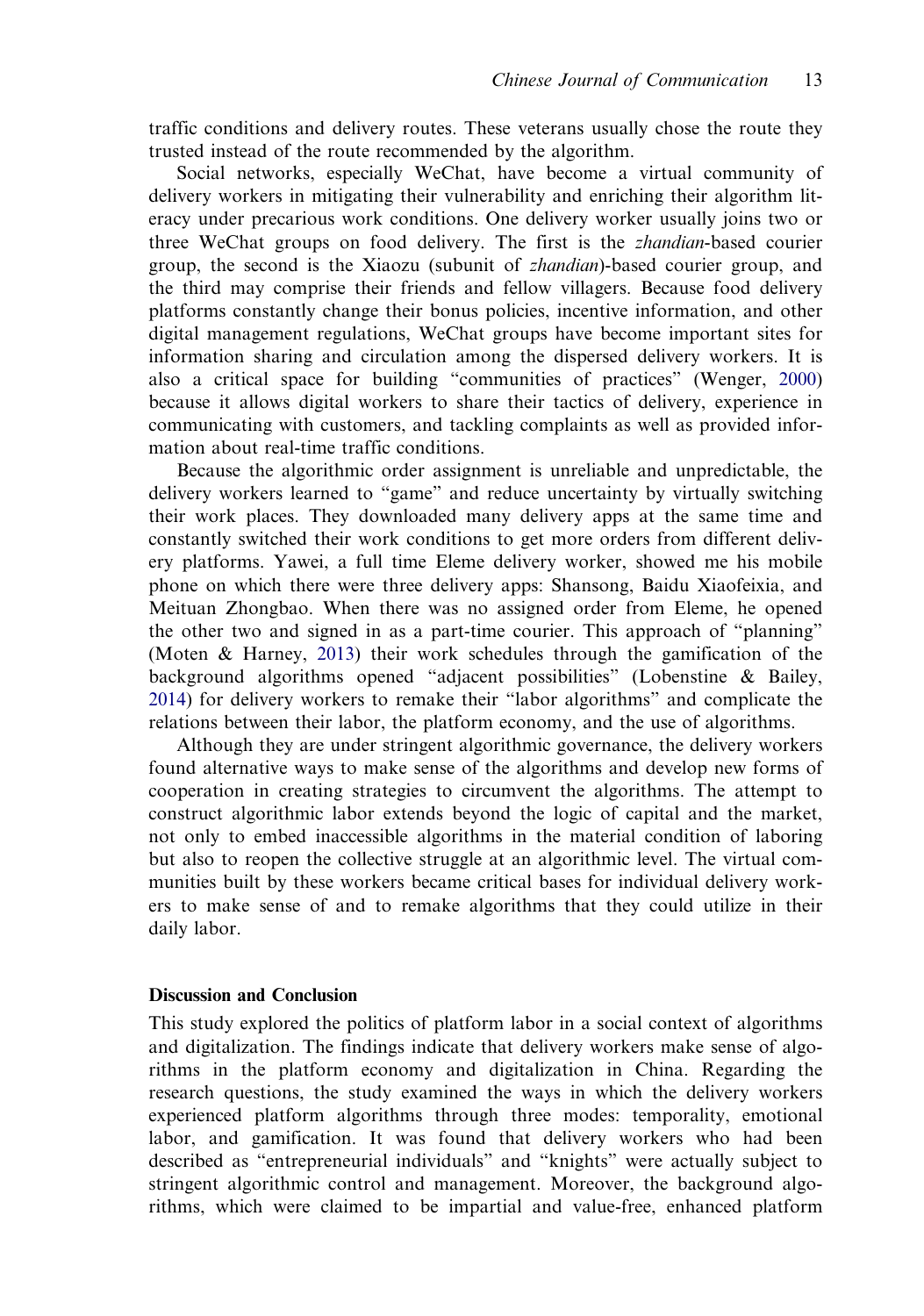capitalism and prioritized the objectives of the companies and the needs of their customers.

In the shared economy, it is assumed that workers can make money in their leisure time; however, a platformized ideology that prioritizes entrepreneurialism undermines the essence of platform labor. Because the algorithm used by the food-delivery platform in their order dispatching system prevented the laborers from controlling their time, many delivery workers risked working longer times and losing their reproduction time. The line between their leisure time and their work time was blurred.

In this study, the "algorithms in everyday laboring" approach was used to reconsider the interrelations among the platform economy, algorithms, and agency. In using this approach, it was found that the delivery workers had developed a variegated vernacular and discourse in making sense of algorithms, and they had developed a set of "labor algorithms" to facilitate their work performance. Based on these findings, "algorithm making and remaking" should be included in digital production and its meaning at the intersection of algorithm and labor should be rethought.

The Chinese government is still in the initial stage of regulating platform development. Hence, the logic of algorithms in food delivery platforms mainly reflects the logic of capitalism. With the continued digitalization and platformization of the Chinese economy, algorithms are becoming a new infrastructure that is transforming and reconfiguring labor politics. By linking different parties, such as platform corporations, outsourcing companies, migrant workers, and customers, an ecosystem of goods and services that prioritizes consumption while exacerbating the precariousness of platform laborers is being established.

Asymmetrical power structures reflect deep-seated social inequalities at several levels that are not limited to algorithms or programming. Evgeny Morozov (2014) contended that social biases exist regardless of whether algorithms or computers are doing the job or not. Similarly, Leurs and Shepherd (2017) argued that algorithms are a form of "methodological genocide" that disregards history, culture, context, specificity, meanings, structure, and agency. In this ethnographical study, algorithms were understood as embedded within local, contextual, and multi-layered sociotechnical relations. The study addressed not only the necessity of focusing research on algorithms and software but also the largely ignored human labor that should be at the heart of any analysis of the information society. It has been argued that algorithms could be conceptualized through not only a black-boxed approach but also everyday experiences and practices. In the present study, this approach was applied to examine delivery workers' daily communication, work performance, and "communities of practice" (Wenger, 2000) in local environments. The findings of this ethnographic study demonstrate the need to reconsider the political and sociotechnical meanings of algorithms in developing a means of platform cooperativism (Scholz, 2016) in China's transformation.

## Disclosure statement

No potential conflict of interest was reported by the authors.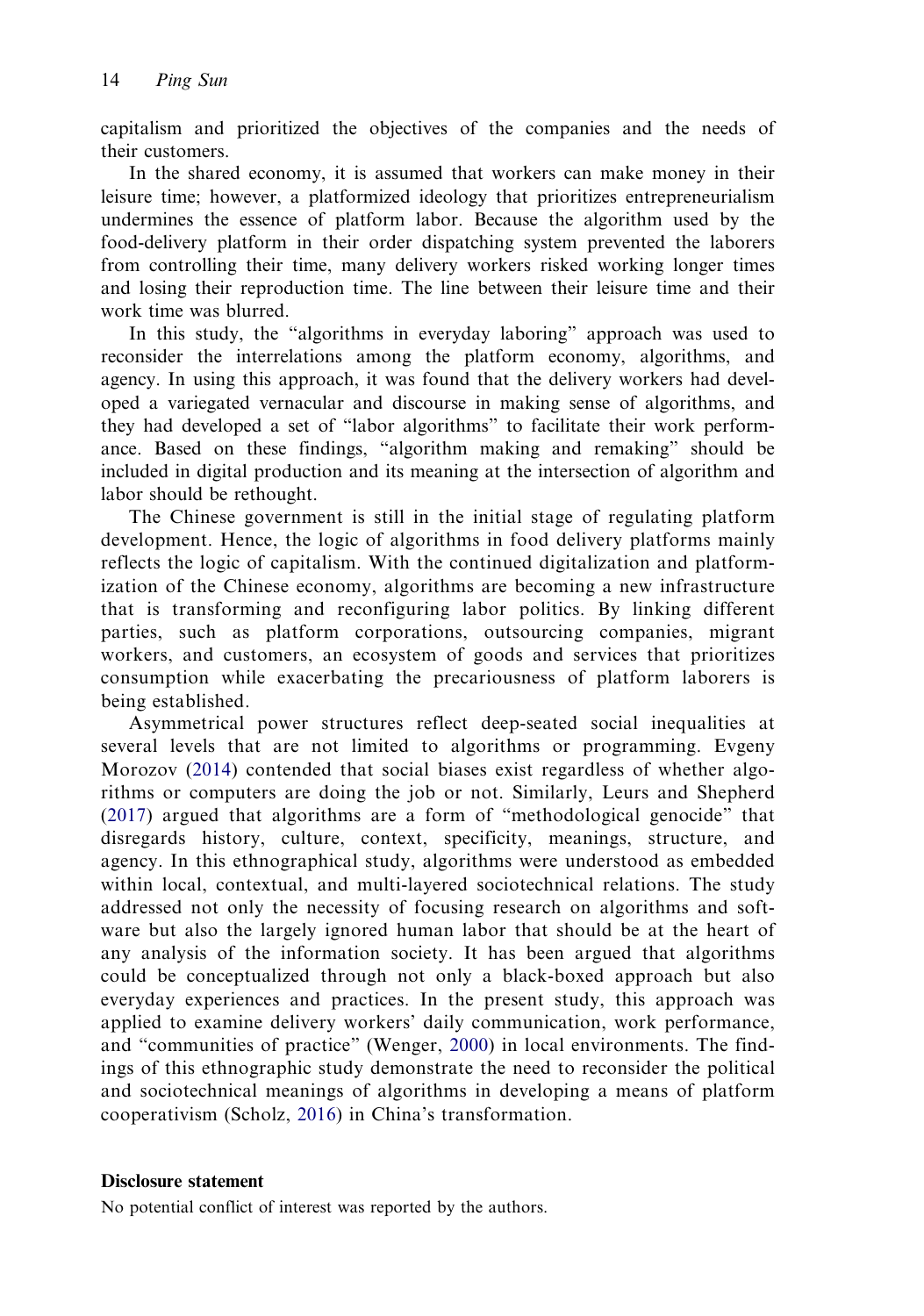#### Notes on Contributor

Ping Sun is an Assistant Professor in the Institute of Journalism and Communication, Chinese Academy of Social Sciences. Her research mainly concerns ICTs, platform and digital labor.

#### **References**

- Amoore, L. (2013). *The politics of possibility*: *Risk and security beyond probability*. Durham: Duke University Press.
- Beer, D. (2017). The social power of algorithms. *Information, Communication and Society*, *20*(1), 1–13.
- Bowker, G. C., & Star, S. L. (2000). *Sorting things out*: *Classification and its* consequences. Cambridge, MA: MIT Press.
- Bucher, T. (2017). The algorithmic imaginary: Exploring the ordinary affects of Facebook algorithms. *Information, Communication & Society*, *20*(1), 30–44.
- China Internet Network Information Center (CNNIC). (2018). *Statistical reports on the Internet development in China*. Beijing: CNNIC.
- Dourish, P. (2016). Algorithms and their others: Algorithmic culture in context. *Big Data & Society*, *3*(2), 1–11.
- Foucault, M. (2012). *Discipline and punish: The birth of the prison*. New York: Vintage.
- Gillespie, T. (2010). The politics of "platforms." *New Media & Society*, *12*(3), 347–364.
- Gillespie, T. (2014). The relevance of algorithms. In T. Gillespie, P. J. Boczkowski, & Foot, K. A (Eds.), *Media technologies: Essays on communication, materiality, and society* (pp. 167–194). Cambridge, MA: MIT Press.
- Glöss, M., McGregor, M., & Brown, B.  $(2016)$ . Designing for labour: Uber and the on-demand mobile workforce. *Proceedings of the 2016 CHI Conference on Human Factors in Computing Systems*, 1632–1643. CHI'16. New York, NY, USA: ACM.

Greenfield, A. (2017). *Radical technologies: The design of everyday life*. New York: Verso Books.

Gregg, M. (2013). *Work's intimacy*. New York: John Wiley & Sons.

- Hanser, A. (2007). Is the customer always right? Class, service and the production of distinction in Chinese department stores. *Theory and Society*, *36*(5), 415–435.
- Harvey, D. (1990). *The condition of postmodernity*: *An enquiry into the conditions of cultural change*. London: John Wiley and Sons Ltd.
- Hochschild, A. R. (1979). Emotion work, feeling rules, and social structure. *American journal of sociology*, *85*(3), 551–575.
- Hochschild, A. R. (2003). *The managed heart*: *Commercialization of human feeling*. California: University of California Press.
- Kitchin, R., & Dodge, M. (2011). *Code/space: Software and everyday life*. Cambridge, MA: MIT Press.
- Lee, M. K., Kusbit, D., Metsky, E., & Dabbish, L. (2015, April). Working with machines: The impact of algorithmic and data-driven management on human workers. *Proceedings of the 33rd Annual ACM Conference on Human Factors in Computing Systems* (pp. 1603–1612). ACM.
- Leurs, K., & Shepherd, T. (2017). Datafication & discrimination. In M. T. Schäfer & K. Van Es, K. (Eds.), *The datafied society: Studying culture through data* (pp. 211–231). Amsterdam: Amsterdam University Press.
- Liang, M. (2017). Hard control and soft contract: Domestic labor under the influence of the Internet (in Chinese). *Collection of Women's Studies*. *5*(1), 47–59.
- Lobenstine, L., & Bailey, K. (2014). *Redlining the adjacent possible: Youth and communities of color face the (Not) new future of (Not) work*. Future of work project. Retrieved from https://static.opensocietyfoundations.org/misc/future-of-work/the-informal-economyand-the-evolving-hustle.pdf
- Lupton, D. (2014). *Digital sociology*. London: Routledge.
- Mager, A. (2012). Algorithmic ideology: How capitalist society shapes search engines. *Information, Communication & Society*, *15*(5), 769–787.
- Malin, B. J., & Chandler, C. (2016). Free to work anxiously: Splintering precarity among drivers for Uber and Lyft. *Communication, Culture & Critique*, *10*(2), 382–400.